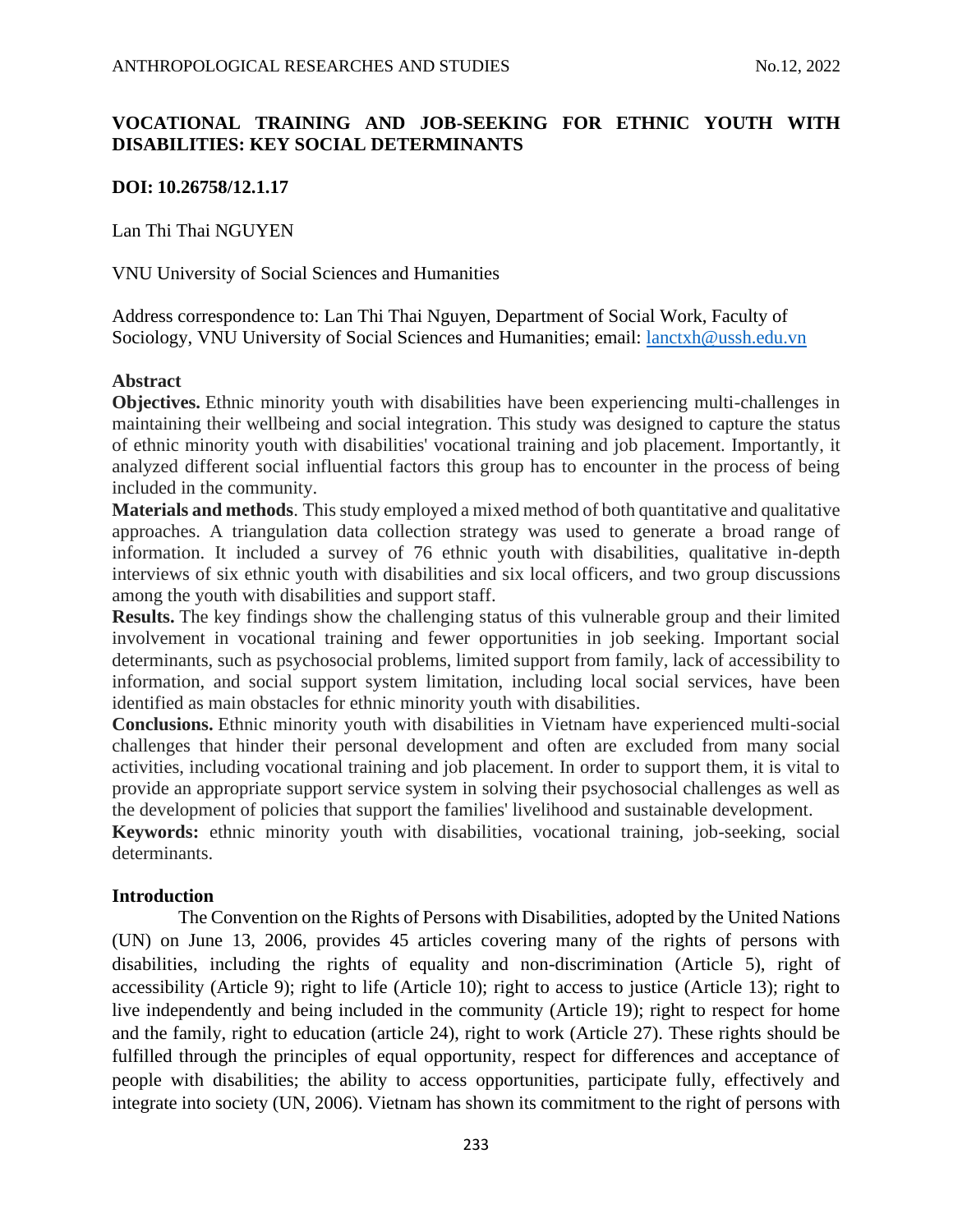disabilities (PWDs) by the ratification of the Convention on the Rights of Persons with Disabilities in 2014 and the International Labour Organization (ILO) convention on employment for workers with disabilities in 2019 (ILO, 2019), and the issuing of many laws and legal document to support PWDs. However, PWDs have been still vulnerable to socio-economic changes locally and globally (Ministry of Home Affairs and United Nation Fund Population Agency [UNFPA], 2019; Palmer et al., 2015; United Nations Department of Economic and Social Affairs [UNDESA], 2020; United Nations Educational Scientific and Cultural Organization [UNESCO], 2017; United Nations International Children's Emergency Fund [UNICEF], 2013). The most recent statistics show that is about 6.2 million PWDs aged two and over (accounting for 7.06% of the total population), of which nearly 29% are severely disabilities (Social Protection Department [SPD], 2020), and women with disabilities living in the rural area are at the highest prevalence (Central Population and Housing Census Steering Committee, 2020). Ethnic minority youth with disabilities are among the most vulnerable groups, and they are facing multi difficulties, including access to vocational training, receiving adequate support in job seeking and start-up (Central Population and Housing Census Steering Committee, 2020; General Statistics Office [GSO], 2010; Huỳnh, 2017; Ministry of Home Affairs and UNFPA, 2019). Hence, it is essential to conduct a study to find out different social determinants that have negatively impacted the lives of ethnic minority youth with disabilities (EMYWDs). This study was designed to capture the status of EMYWDs' vocational training and job placement. Importantly it analyzed different influential factors this group had to encounter in the process of being included and integrated into the community.

#### **Literature review**

Literature shows that ethnic minority youth and youth with disabilities have experienced many difficulties and challenges in their social integration, education, vocational training, and jobseeking (Crawford, 2012; UNICEF, 2013; Ministry of Home Affairs and UNFPA, 2019). Pandey and Agarwal (2013) point out that young people with disabilities face many changes and challenges as they transition to adulthood. Especially for those who are already involved in different social welfare systems, it is even more profound. Problems of young people with disabilities may arise concerning social, professional and recreational roles affecting their life, selfesteem, and feelings of hope. Employment for young people with disabilities is also only 1/3 lower than that of those without disabilities.

Moreover, the authors analyze programs and policies often overlooked in advocacy initiatives and employment plans as most of these policies target only adults with disabilities. There are also not many designed programs based on youth with disabilities' social, psychological, educational and economic needs. In a report on disabilities education, UNESCO (2017) firmly states that children and young people with disabilities are the most excluded. Poverty is identified as both the cause and effect of disability. A study conducted by Crawford (2012) in the US and UK shows that unemployment among youth with disabilities in both countries is high. However, it appears to be improving in the US thanks to efforts in finding ways to link youth with disabilities to the job market, such as establishing liaisons with potential employers. Besides, there is a difficulty due to the higher rate of school dropout among youth with disabilities.

Furthermore, there is still a significant gap in institutions and stakeholders' coordination mechanisms supporting the transition from school and school to work, especially transition planning. Therefore, employment is crucial for youth with disabilities to maintain a good standard of living for themselves and their families and a vital determent affecting their chances of full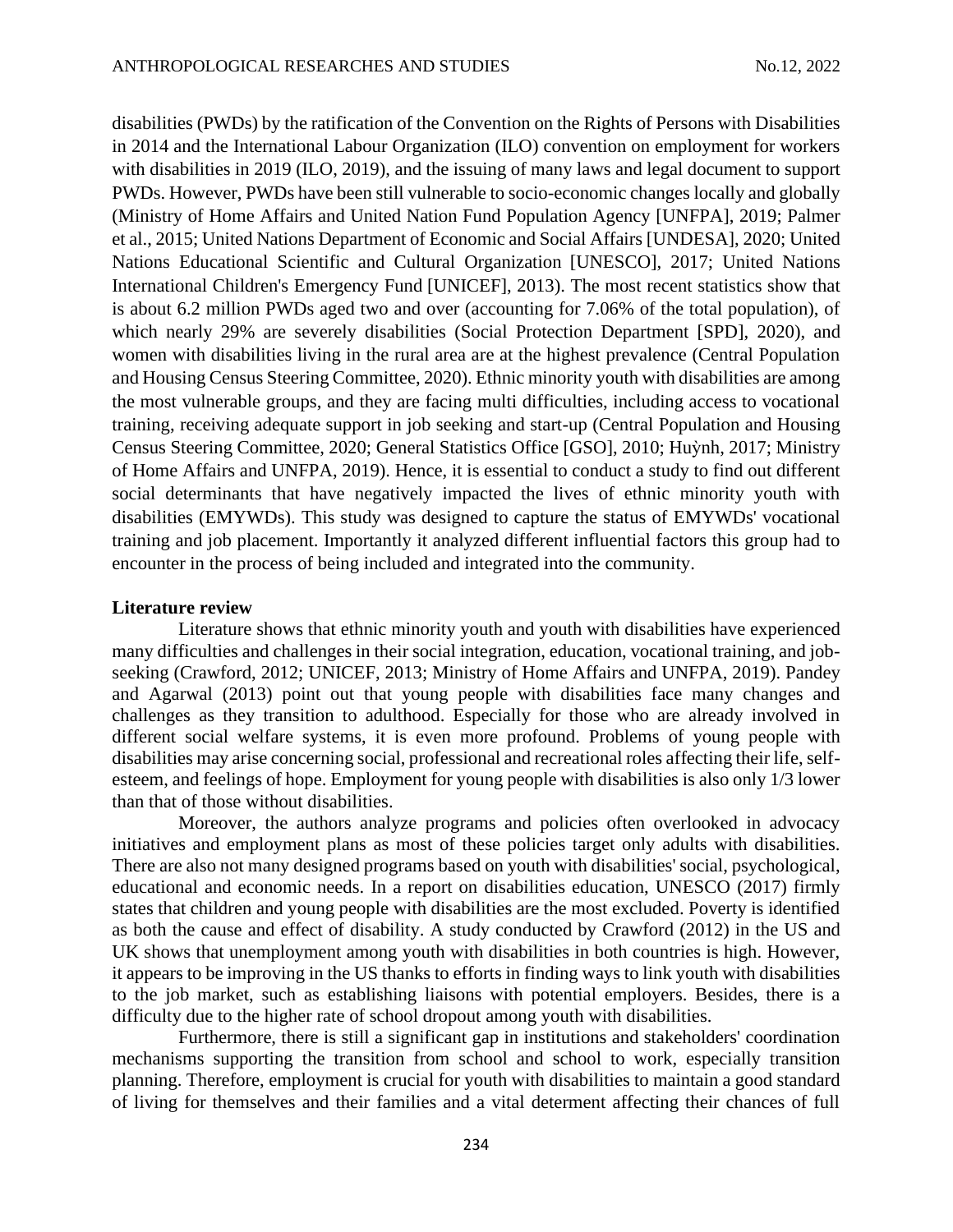participation in society. Crawford (2012) again presents that young people with disabilities are often at a disadvantage in finding formal work and jobs because they do not have access to education or vocational training, or unqualified instructors or unavailable training programs. Consequently, lack of education and skills training places young people with disabilities at a competitive disadvantage in finding suitable jobs. Besides, social stereotypes and stigma between many employers, colleagues and the public make it difficult for young people with disabilities to access vocational training and employment.

Similarly, research shows that ethnic minorities have lower professional, technical and professional qualifications than workers in the majority group across many countries. One of the leading causes is the difference in education. Additionally, some groups also reduce job opportunities due to geographical location, such as in rural, remote areas with poor infrastructure and limited accessibility to non-farm jobs.

In Viet Nam, the number of young people aged 15 to 29 is 22.48% of the total population (equal to 22 million people) (Central Population and Housing Census Steering Committee, 2020). Of which there are about 451.000 young people (aged 18-40) with disabilities (about 2.05%) (GSO, 2018). Unemployment is seen as a leading problem that needs to be addressed. The youth unemployment rate in the third quarter of 2020 is 7.24%, 4.2 times higher than the adult population's unemployment rate (people aged 25 and over). The proportion of young people who are unemployed and not participating in study or training at the same period is 12.9%, equivalent to 1.35 million people. Furthermore, it is 4.8 percentage points higher for young women than that of young men (GSO, 2020).

The situation of youth with disabilities is also critical. This group also faces difficulties in pursuing their wellbeing and social integration due to limited access to vocational training and job placement support. Their education is often lower than persons without disabilities because of the unavailability of appropriately trained teachers and prejudice of vocations attached to them (Ministry of Home Affairs and UNFPA 2019). Young persons with disabilities (aged 16-29) are with a much lower percentage of literacy (55.74%) than persons without disabilities (79.43%) (GSO, 2018). Hence, the rate of young people and people with disabilities participating in the labour market is relatively modest, with only 15.02% of PWD aged 15-17 and 46.3% aged 18-40. They are also suffering from discrimination and not being encouraged to enter the workforce (Ministry of Home Affairs and UNFPA, 2019; Palmer et al., 2015). Also, the limited belief in persons with disabilities' capacity and self-reliance is another barrier (Palmer et al., 2015). The national survey on PWDs shows that about 55% of the respondents say employers do not want to hire workers with disabilities. This survey finds other considerable causes that become a significant barrier to PWDs' job seeking, raking the second and third include being unable to work (18.48%) and having a disability (14.07%) (GSO, 2018). Ethnic minorities have experienced the same challenges. Limited knowledge, skills, working capacity and adaptive capacity are the main barriers for the ethnic minority to work in industrial and formal sectors. Underemployment, especially among young people, is rising (Nguyễn et al., 2012).

### **Materials and methods**

This study employed a mixed method of both quantitative and qualitative approaches. A triangulation data collection strategy was used to generate a broad range of information. It included a survey of 76 ethnic minority youth with disabilities, qualitative in-depth interviews of 6 ethnic minority youth with disabilities and six local officers, and two group discussions among the youth with disabilities and support staff. This study utilized purposeful sampling selection for the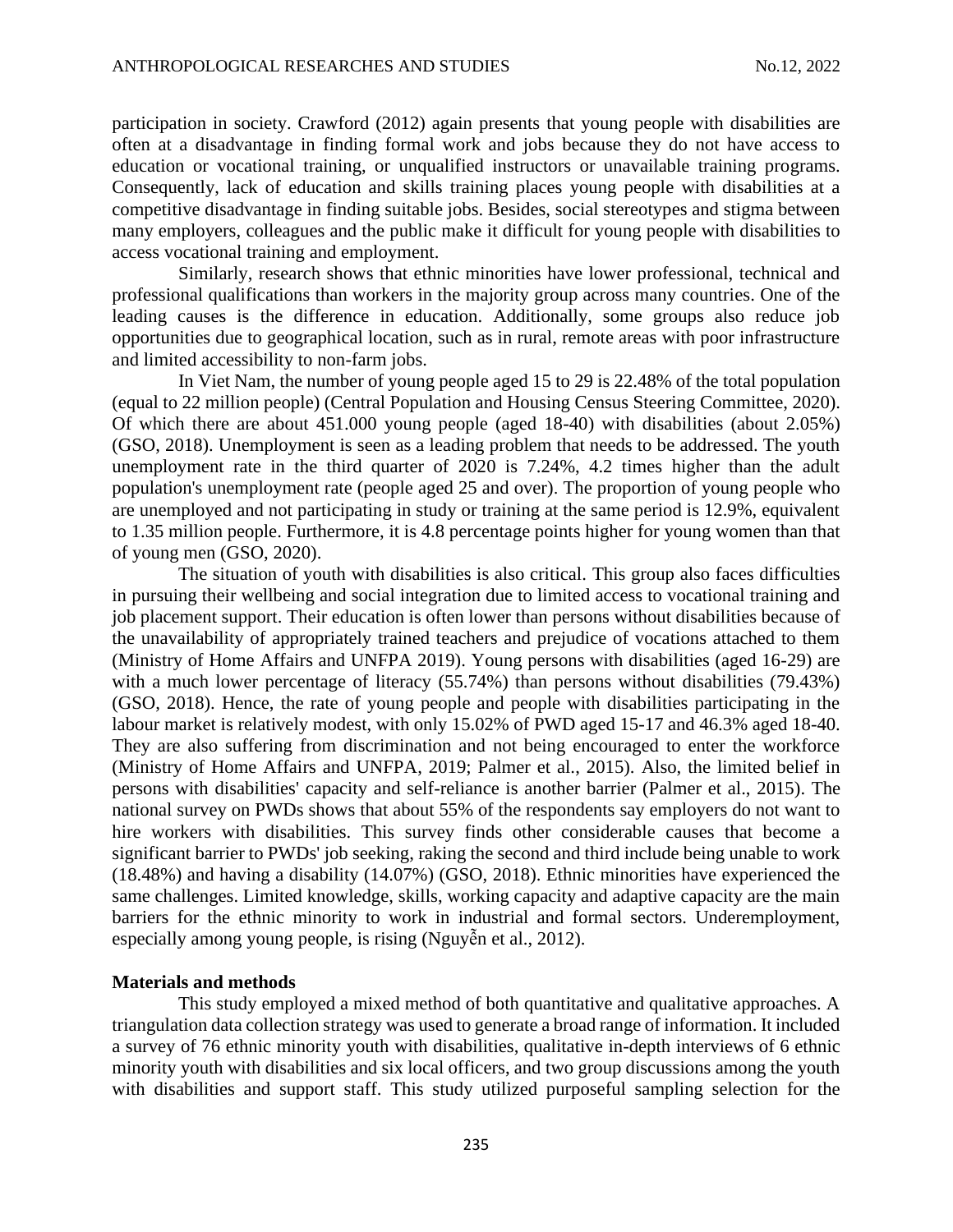sampling, bringing rich and deep data for the inquiry (Padgett, 1998; Patton, 2002). All accessible 76 ethnic minority youth with disabilities were recruited with an introduction of community staff. Of which there is 52.7% male and 47.3% female youth (41.7% with movement disabilities, 23.6% with hearing and speaking disabilities, 12.5% with mental health disorder and intellectual disabilities, and 9.7% blind). Six staff working in service supporting agencies, including provincial, district and ward government officers, leaders of vocational training institutions, and staff from Youth Unions, Women's Association were selected via snowball approach. Quantitative data were processed via SPSS, and qualitative data from in-depth interviews and group discussions were transferred in the form of Microsoft Word documents, then imported into NVIVO 11 program for theme coding and analysis. The study has relevant ethical approvals.

## **Results**

#### *Current situation of ethnic minority youth with disabilities*

The study result reveals that the studied ethnic minority youth with disabilities' education level is very low, with 41.3% of them did not attend school/did not finish primary education. Only 6.7% graduated from high school, and 1.3% held vocational training diplomas. This posited them in a disadvantaged situation to further study for vocational training. This is also presented by the high proportion of untrained professional qualifications (accounts for 59.2%).

Consequently, the unemployment of this ethnic minority youth with disabilities occupied the highest percentage (25.3%). Only 22.7% worked in factories/workshops, followed by 21.3% working in agriculture. A tiny percentage of them worked as artisans/traders (5.3%) and civil servants  $(1.3\%)$ .

Regarding marital status, the majority of them were never married (78.8%), and only more than 1/6 of them were married (16.7%). Less than 5% of them were divorced (3.0%) and widowed (1.5%). These young people with disabilities lived in difficult conditions, with 31.6% from poor households and 40.8% from near-poor households. More than 1/5 (22.4%) lived in average income families and 3.9% in well-off households. Difficult living conditions have created many gaps to prevent ethnic minority youth with disabilities from accessing education, vocational training, employment, and fully participating in the local socio-economic activities.

### *The status quo of ethnic minority youth with disabilities' vocational training and job placement*

There was 59.1% of the studied youth had never attended any vocational training programs. Results from in-depth interviews provided clear explanations. First, it was the barrier of health conditions. One female 19-year-old with movement disabilities stated,

*My health is not good. I have difficulty moving. So without support, I could not attend the training course.*

From the perspective of the Youth Union representative, the main reason was the not-inreadiness of youth with disabilities and their family, he said,

*Youth with disabilities in the area do not participate in vocational training. Even though they are motivated or persuaded, they and their family do not understand. I have explained*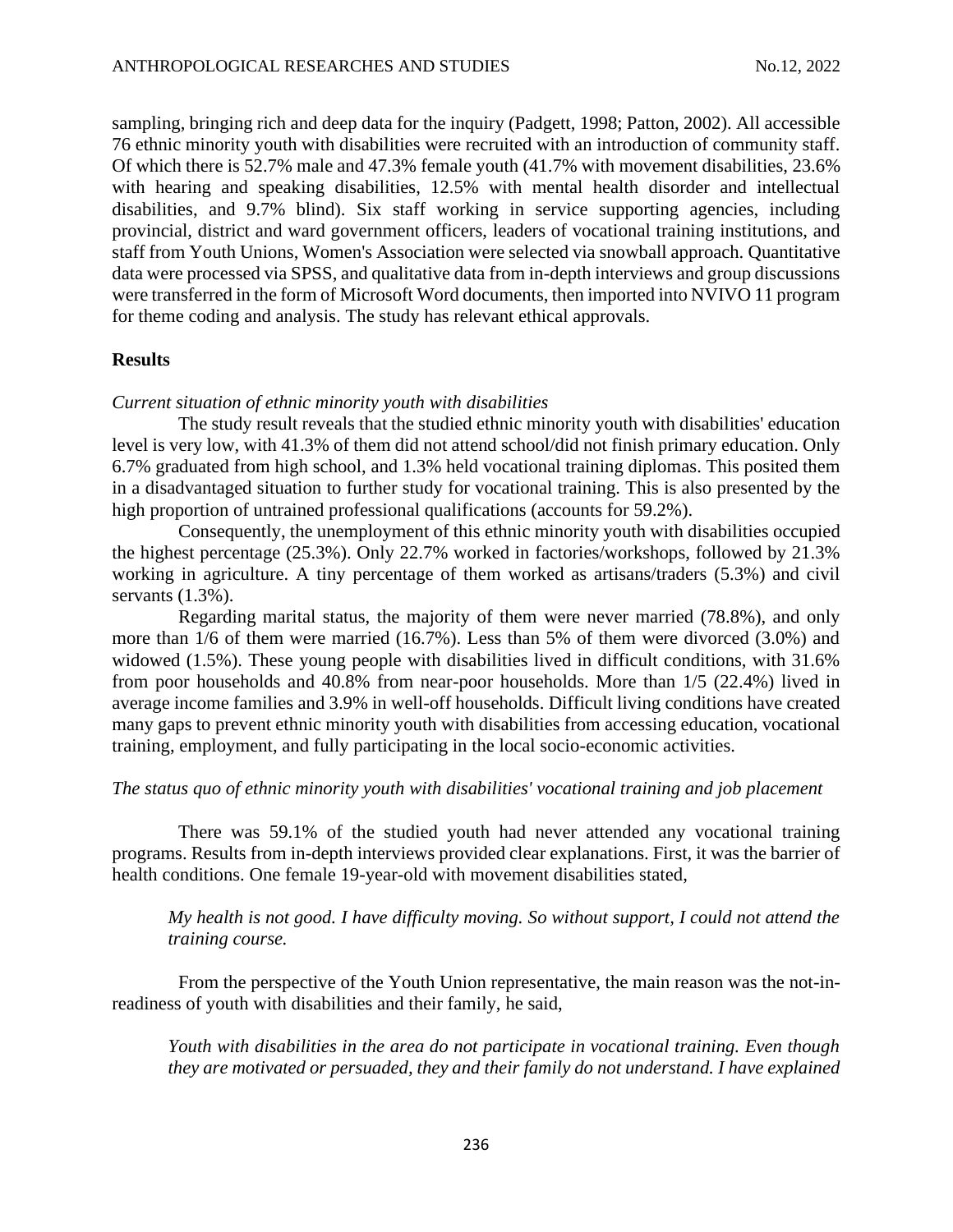*that by attending vocational training, then they can get a job. As a result, they can earn extra income. However, I cannot convince them at all. (26 years old female staff)*

Second, it was a shortage of training institutions and relevant vocational programs for ethnic minority youth with disabilities. One commune officer said,

*Because there is no vocational training institution in my locality, young people have a reason not to go to vocational school." (33 years old male community officer)*

Another added:

*Currently, there are no vocational training institutions available for disabled youth. There are not many vocational training programs suitable for ethnic minority youth in the area. (30 years old male community officer)*

Third, unavailable job-seeking opportunities after graduating from the vocational training program were influential factors in attending vocational training. Moreover, both of the studied youth and local staff confirmed that the employers were not interested in hiring persons with disabilities even though government policy supports enterprises/factories in tax reduction if they have workers with disabilities.

*There are not many jobs and careers for people with disabilities locally. So, I do not know what to do. (19 years old female with hearing disabilities)*

*There is no suitable job because there is no vocational training that I can take. So, no one wants to provide me with a job. (29 years old male with movement disabilities)*

In addition, the community peoples' limited awareness and discrimination against persons with disabilities also added more challenges for ethnic minority youth with disabilities. One stated,

*There is still much stigma in the community. People often say that people like us can not do anything. We are useless, so we should not be allowed to have vocational training. Furthermore, the employers did not want to hire us because we could not meet their requirements. (29 years old male community authority)*

Among the 40.9% of respondents who have attended vocational training, 98% of the selected manual labour vocation (sewing, haircut, machine repair, construction), only 2% enjoyed intellectual labour vocation (informatics, accounting, design). Ethnic minority youths with disabilities themselves did not have a particular educational background and physical health barriers, so they mainly chose manual jobs with short study time. Nearly half of them attended short-term vocational training (less than three months); 45.2% attended training from 3 to 6 months, and only 3.2% went to 18 months training programs.

Regarding job seeking, the number of ethnic minority youth with disabilities who have ever looked for jobs accounted for 46.7%. The jobs that young people with disabilities looked for are mainly manual labour (96.3%). The location that they went to find jobs mainly located in different districts (42.9%). This reflected that young people with disabilities had to seek vocational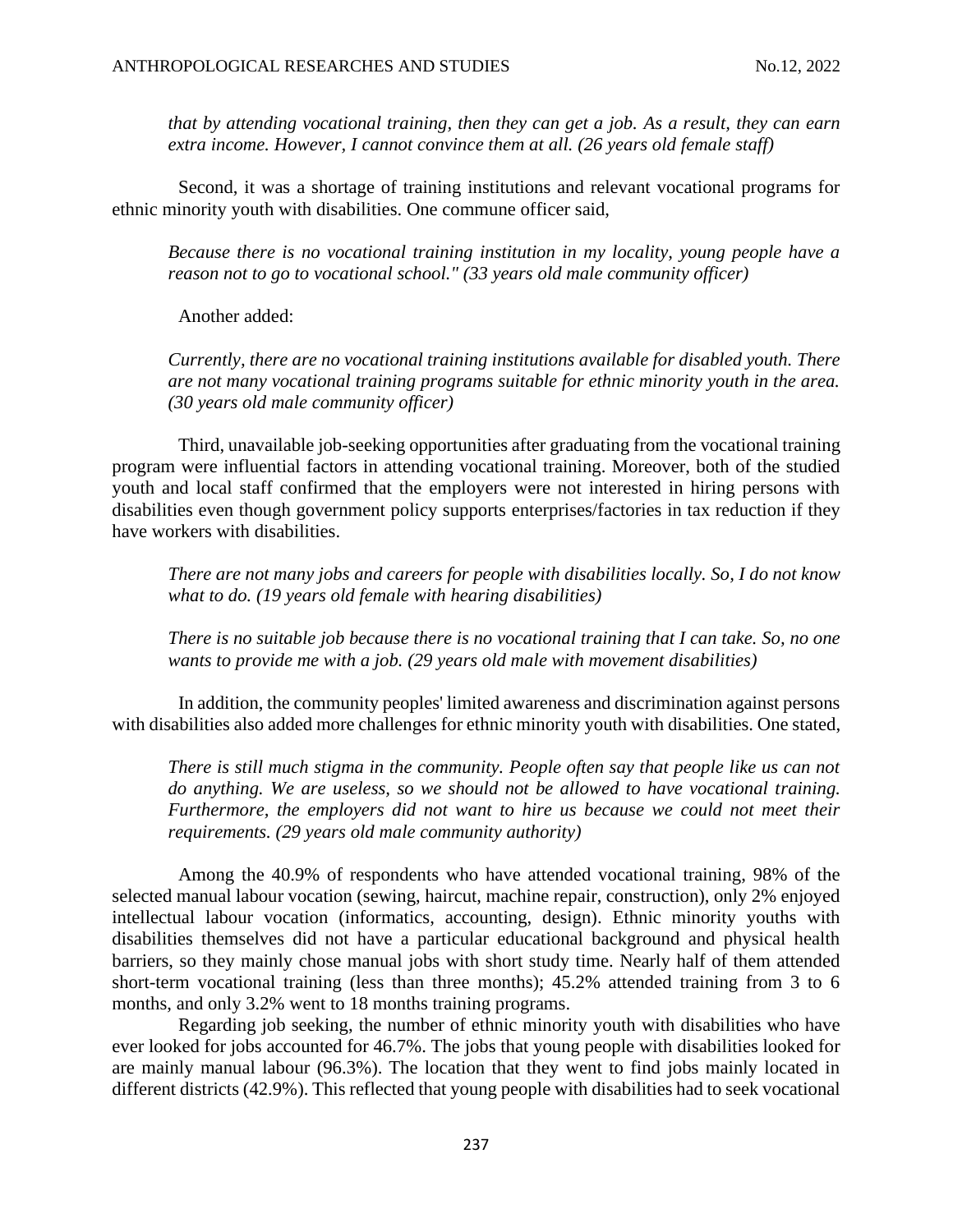training in other locations and look for work far from the living area because there were very few suitable jobs available for them. In their district, only one small private workshop was capable of vocational training and provided jobs for graduates. Explanations from in-depth interviews somehow revealed the situation.

*Difficulties from vocational training conditions because there is no suitable job, no financial support, no information about apprenticeship, so I do not know where to start. (19-year-old female youth with movement disabilities)*

A representative from the local Youth Union commented:

*The vast majority of young people with disabilities have low education levels, even illiterate, and jobs for young people with disabilities are essential. However, they are still very vague and undetermined what kind of job they can do. (26 years old male staff)* 

It is apparent that apprenticeship and job seeking are closely related. If this young group attended a vocational program, they would have a better chance of finding a job. However, the low apprenticeship rates and difficulties from employment in the locality limit young people with disabilities to access to work.

*Key influential social determinants to ethnic minority youth with disabilities accessibility to vocational training and job seeking*

# *Personal challenges*

In-depth interviews and group discussions with ethnic minority youth with disabilities indicate that this group had to experience many psychosocial difficulties. First, they often felt inferior about their health and conditions. Many of them shared that they had to encounter psychosocial problems.

*The most significant difficulty for me is that I neither believe in myself nor the people around me. (30-year-old female Thai minority with movement disabilities)*

*I was afraid I could not do it. The surrounding community also stigmatizes me, and they think I am worthless. My determination is still not high. I am often discouraged and not self-confident, not actively looking for a job. I want to receive support, encouragement and recognition from people around me. (29 years old male Muong minority with hearing disabilities)*

*I find it difficult because I have a disability that makes me too difficult to walk. Sometimes I feel self-inferiority because of my disability and family situation. My mom is very old, and my father died a long time ago. (35 years old female Thai minority with movement disabilities)*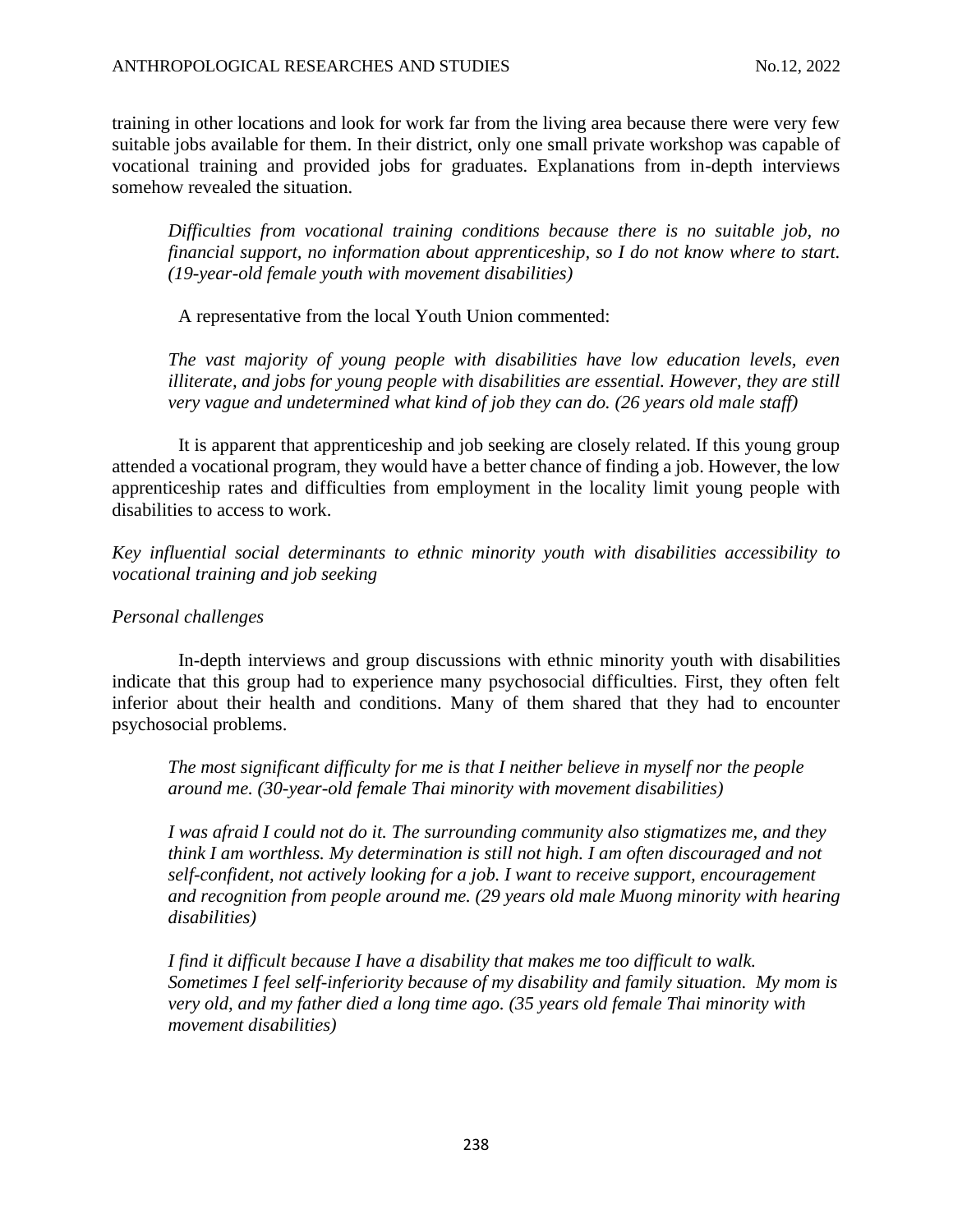This reflects that these young people often felt not optimistic about themselves and did not trust their ability. They need to be provided appropriate counselling and support to change their perspectives.

# *Family support*

Culturally, families play a vital role for their members in Vietnam. Hence, families' support gives ethnic minority youth with disabilities positive motivations and financial and psychosocial support in vocational training and job seeking. However, the research results reveal that this young group has had little family support. The highest rate of families' support in both vocational training and job-seeking was on the psychosocial aspect. However, it was only above 1/4 of the respondents (26.7% and 31.3%, respectively). Other support directly related to these two activities was very modest with a little above 10% and even very small, like only 3.3% of respondents receiving financial support from their families. (Table 1)

#### **Table 1**

#### *Families' support*

| Families' support in vocational training                      |            |       | Families' support in job placement      |            |       |  |
|---------------------------------------------------------------|------------|-------|-----------------------------------------|------------|-------|--|
|                                                               | Yes $(\%)$ | No(%) |                                         | Yes $(\%)$ | No(%) |  |
| Introduced to<br>vocational training<br>institutions          | 10.0       | 90.0  | Introduced to<br>employers              | 10.9       | 89.1  |  |
| Provided information<br>about vocational<br>training programs | 3.3        | 96.7  | Provided<br>information of<br>employers | 12.5       | 87.5  |  |
| Provided psychosocial<br>support                              | 26.7       | 73.3  | Provided<br>psychosocial support        | 31.3       | 68.8  |  |
| Financial support                                             | 3.3        | 96.7  |                                         |            |       |  |

Local staff also found that sometimes families became a barrier to supporting ethnic minority youth with disabilities. One local official said,

*Families do not want their children to attend vocational schools. They think that if the child has a disability, he/she is still alive, he/she is fortunate enough. Therefore, they do not want their children to work hard. Moreover, their family economic conditions are harsh, so they are afraid that they cannot afford their children's studies. Alternatively, some families abandon their children in the worse cases and do not take care of them. (33 years old male community staff)*

This is echoed by a youth with disabilities.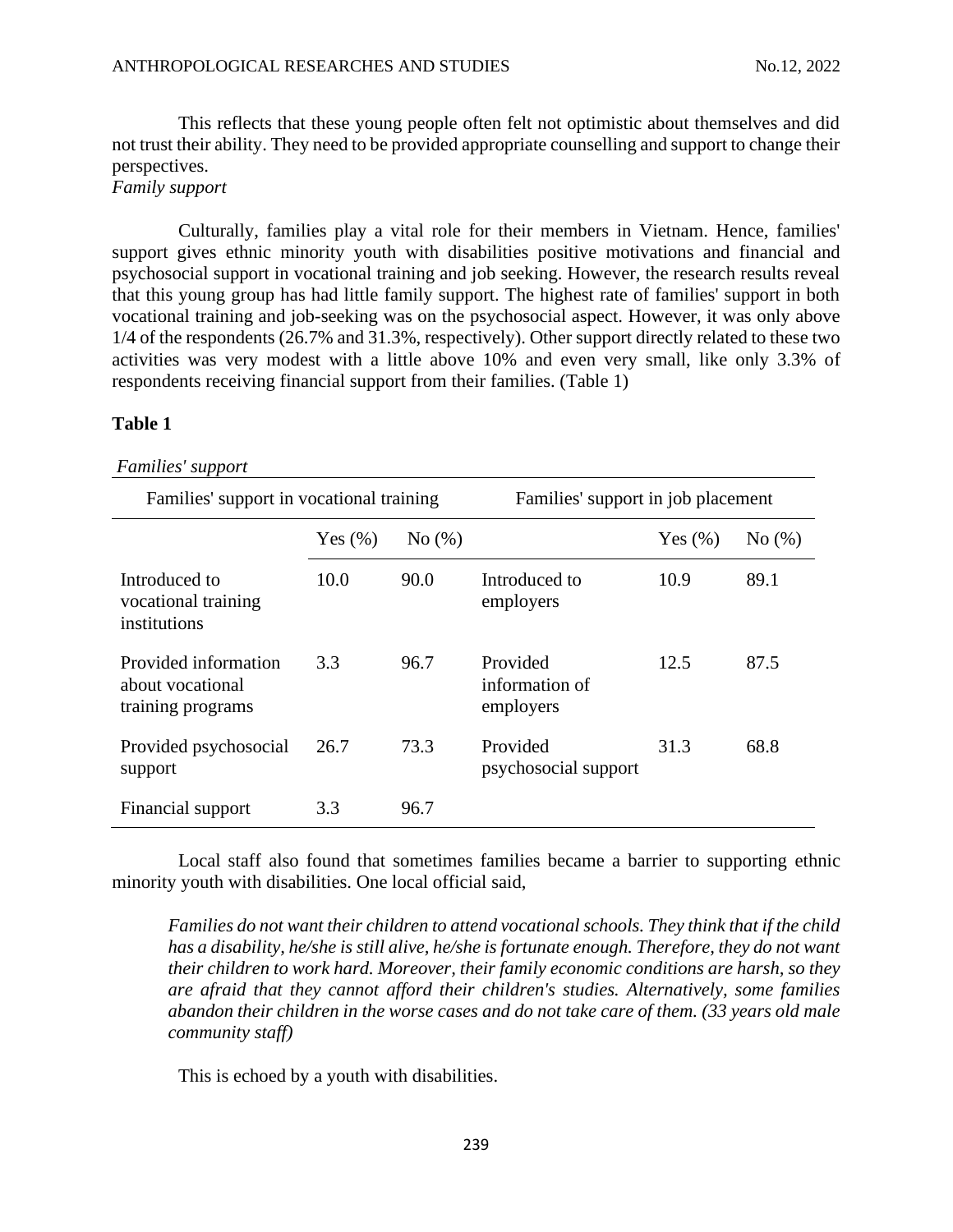*My family does not want me to go to work because they are afraid I have to work hard. Moreover, they think that I cannot do anything when I am like this. (25 years old female with movement disabilities)*

For young people, they also explained that the family economic condition has dramatically contributed to their situation. A 29 male shared,

*Support from family is significant to us. With family material and spiritual support, we will be motivated to find a job. Nevertheless, because my families are so poor, I do not know where to begin. (29 years old male with movement disabilities)*

*My family is poor, but people do not throw me away. They support me if they can, but they cannot afford to support me for vocational training with our difficult economic situation. Actually, they do not want me to work because they fear that I have to work hard. They think there is nothing for me to do. (28 years old female with movement disabilities)*

In short, families' support for ethnic young people with disabilities remains a big challenge for them to overcome other difficulties accessing vocational education and job seeking.

# *Local organizations and authorities*

Several critical local stakeholders have supported ethnic minority youth with disabilities in their locality. They include local authorities and social service providers/social workers, a local association for persons with disabilities, the Youth Union, non-governmental organizations.

### Local authorities and service providers

# **Table 2**

### *Support from local authorities and service providers*

|                                                       | Local authorities<br>$(\% )$ |                | Local service    |                |
|-------------------------------------------------------|------------------------------|----------------|------------------|----------------|
|                                                       |                              |                | providers $(\%)$ |                |
|                                                       | Yes                          | N <sub>0</sub> | Yes              | N <sub>0</sub> |
| Support in vocational training                        |                              |                |                  |                |
| Introduced to vocational training institutions        | 40                           | 60             | 13.3             | 86.7           |
| information<br><b>Provided</b><br>about<br>vocational | 6.7                          | 93.3           | 3.3              | 96.7           |
| training programs                                     |                              |                |                  |                |
| Paperwork support                                     | 50                           | 50             | 6.7              | 93.3           |
| Tuition fee support                                   | 6.7                          | 93.3           | 6.7              | 93.3           |
| Financial support in travelling. DSA                  | 6.7                          | 93.3           | 10               | 90.0           |
| Provided free training materials                      | 3.3                          | 96.7           | 3.3              | 96.7           |
| Provided psychosocial support                         | 3.3                          | 96.7           | 3.3              | 96.7           |
| Support in job seeking                                |                              |                |                  |                |
| Introduced to employers                               | 28.1                         | 71.9           | 21.9             | 78.1           |
| Provided information of employers                     | 45.3                         | 54.7           | 31.3             | 68.8           |
| Provided support on paperwork                         | 50                           | 50             | 25               | 75             |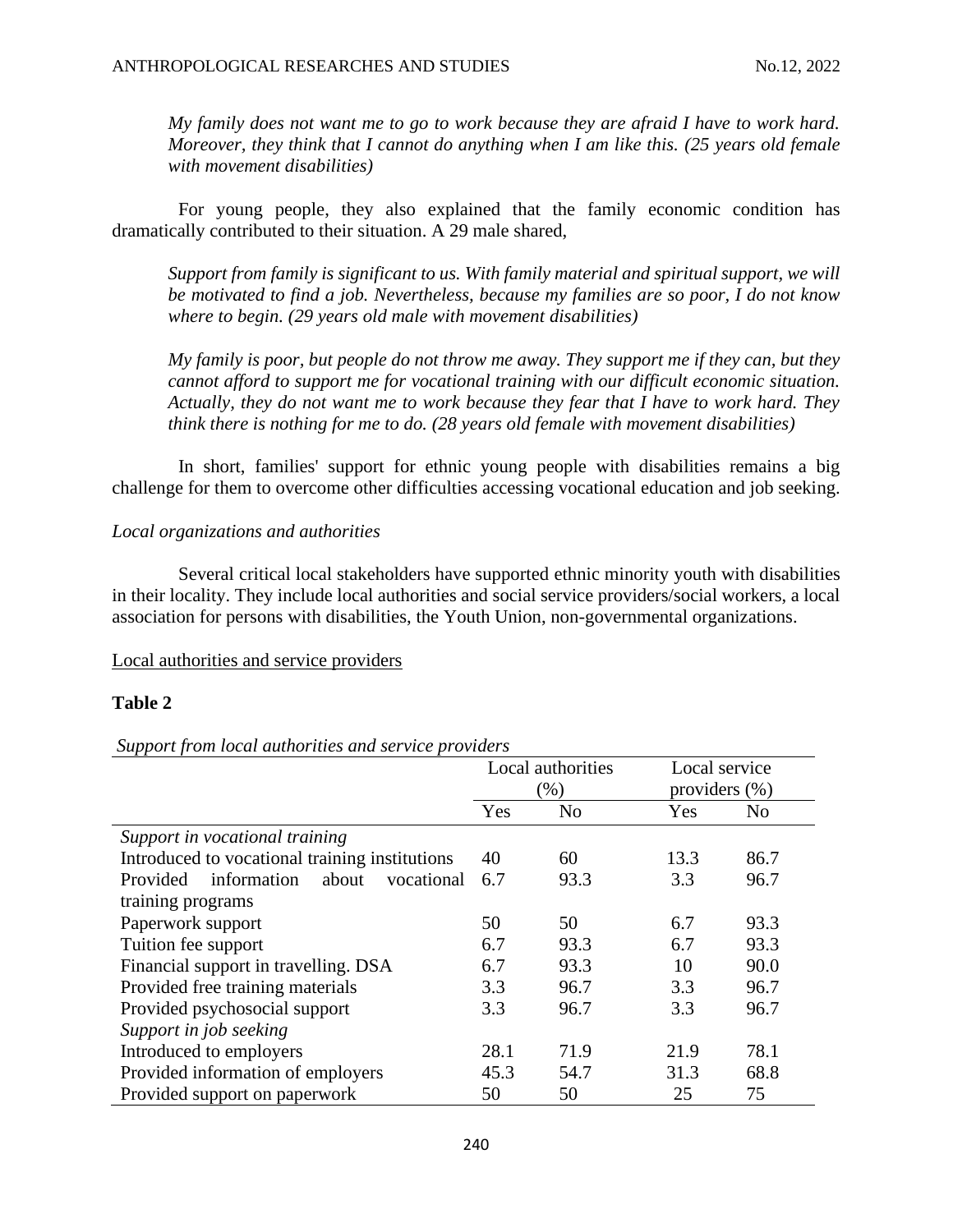|                               |        | Local authorities<br>$\frac{9}{6}$ |      | Local service<br>providers $(\% )$ |  |
|-------------------------------|--------|------------------------------------|------|------------------------------------|--|
|                               | Yes    | Nο                                 | Yes  | No                                 |  |
| Provided psychosocial support | $\sim$ |                                    | 26.6 |                                    |  |

Table 2 presents that EMYWDs received support from local authorities the most in paperwork for vocational training and job-seeking (both at 50%). The least received support from local authorities was psychosocial support (only 3.3% in vocational training and 17.2% in jobseeking). Another financial support for vocational training was still minimal, ranging from 3-7%. While the support from local service providers such as community social service officers/social workers seemed very limited in vocational training from 3.3% to 13.3%. Noticeably, the psychosocial support was the most concerning because this is considered one of these staff's crucial tasks, with only 3.3% saying yes they received it.

## Community social organizations

The support from other community organizations explains how much support ethnic minority youth with disabilities have received from these critical community stakeholders. (Table 3)

## **Table 3**

| A local association of persons with disabilities (%) |      |                | Youth<br>Union $(\%)$ |                | Non-governmental<br>organizations (%) |                |
|------------------------------------------------------|------|----------------|-----------------------|----------------|---------------------------------------|----------------|
|                                                      | Yes  | N <sub>o</sub> | Yes                   | N <sub>o</sub> | Yes                                   | N <sub>0</sub> |
| Support in vocational training                       |      |                |                       |                |                                       |                |
| Introduced to vocational training                    | 66.7 | 33.3           | 6.7                   | 93.3           | 3.3                                   | 96.7           |
| institutions                                         |      |                |                       |                |                                       |                |
| Provided<br>information<br>about                     | 60.0 | 40.0           | 6.7                   | 93.3           | 6.7                                   | 93.3           |
| vocational training programs                         |      |                |                       |                |                                       |                |
| Paperwork support                                    | 13.3 | 86.7           | $\theta$              | 100            | 3.3                                   | 96.7           |
| Tuition fee support                                  | 53.3 | 46.7           | $\boldsymbol{0}$      | 100            | 6.7                                   | 93.3           |
| Financial support in travelling,                     | 66.7 | 33.3           | $\boldsymbol{0}$      | 100            | 6.7                                   | 93.3           |
| daily support allowance                              |      |                |                       |                |                                       |                |
| Provided free training materials                     | 53.3 | 46.7           | $\overline{0}$        | 100            | 3.3                                   | 96.7           |
| Provided psychosocial support                        | 60.0 | 40.0           | 13.3                  | 96.7           | 6.7                                   | 93.3           |
| Support in job seeking                               |      |                |                       |                |                                       |                |
| Introduced to employers                              | 53.1 | 46.9           | 21.9                  | 78.1           | 14.1                                  | 85.9           |
| information<br>Provided<br>of                        | 46.9 | 53.1           | 17.2                  | 82.8           | 6.3                                   | 93.8           |
| employers                                            |      |                |                       |                |                                       |                |
| Provided support on paperwork                        | 35.9 | 64.1           | 10.9                  | 89.1           | 3.1                                   | 96.9           |
| Provided psychosocial support                        | 50   | 50             | 15.6                  | 84.4           | 10.9                                  | 89.1           |

# *Support from community social organizations*

Interestingly, studied groups have received more support from the local association of persons with disabilities in vocational training and job-seeking, with the highest percentage in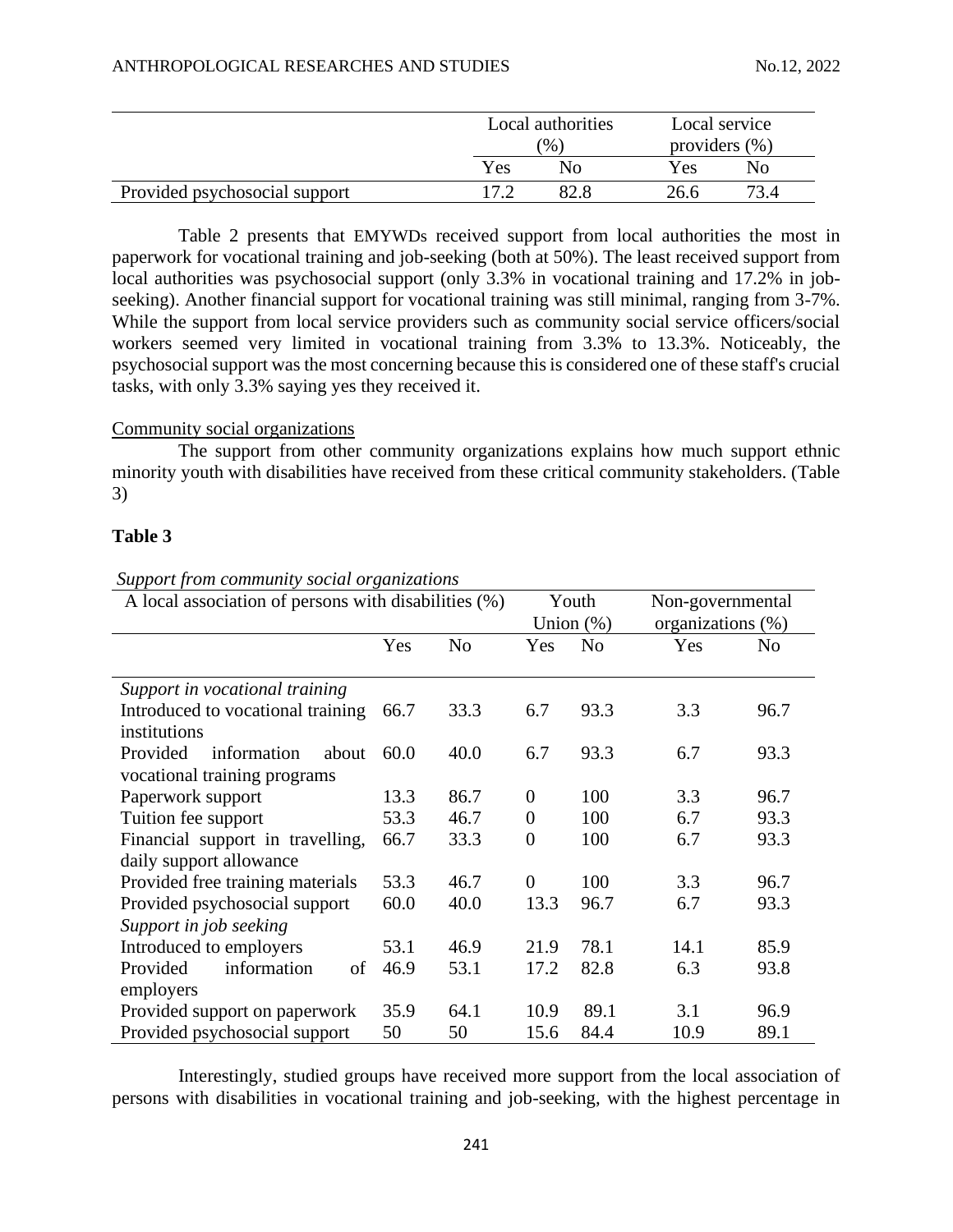vocational training and financial support in travelling and daily support allowance during their vocational training (both at 66.7%). They also attained psychosocial support and information of vocational training via this organization (60%). In job-seeking support, this group has gained higher support than other social organizations (Youth Union and non-government organizations) and even higher than local authorities and social service providers ranged from nearly 36% to 53.1%. In comparison, the support from Youth Union and non-government organizations was somehow limited from 0% to 15.6% and from 3.3% to 10.9%, respectively.

Even though it seems support from community social organizations has given a positive signal for EMYWDs, it is still not as expected, with the highest rate of nearly 70%. There should be more work to do to enhance the community support system.

#### *Social policies*

On a scale from 1-7 (one is of minor importance and seven is the most important), EMYWDs considered social support policies a significant factor with a mean of 6.35. EMYWDs themselves are vulnerable in many aspects, and with their difficult social-economic situation, social policies to support them in vocational training and finding jobs are incredibly crucial. Even though the government has paid much attention to the development of social support policies, its enactment is still limited.

First, many studied participants responded that they could not access adequate information about current social policies they could benefit from. A 23 female youth said,

*Due to my poor health that makes me difficult to travel. Also, I do not have any information about policies, so I do not think I need vocational training.*

Alternatively, a 22-year-old man with movement disabilities shared that he did not fully understand the policies for job placement.

*State and local programs and policies are not fully accessible. There are still many issues that I do not understand. Additionally, I do not know where and whom I should ask from the beginning.*

Second, the participant also analyzes that the impact of policies is not as expected.

*I know there are many policies, but those policies have not created much impact on us. There are still many people who cannot find jobs. (29 years old male with movement disabilities)*

*Accessing preferable capital to start a business or to open a factory still faces many difficulties. After vocational training, they cannot find a job, and the salary is mainly unstable. Employers are also not ready to hire workers with disabilities. (34 years old male commune People's Committee official)*

Moreover, implementing social policies at the local level has encountered challenges by the limited awareness of people and the necessary condition for implementation, such as the availability of local budget or enterprises that can hire EMYWDs.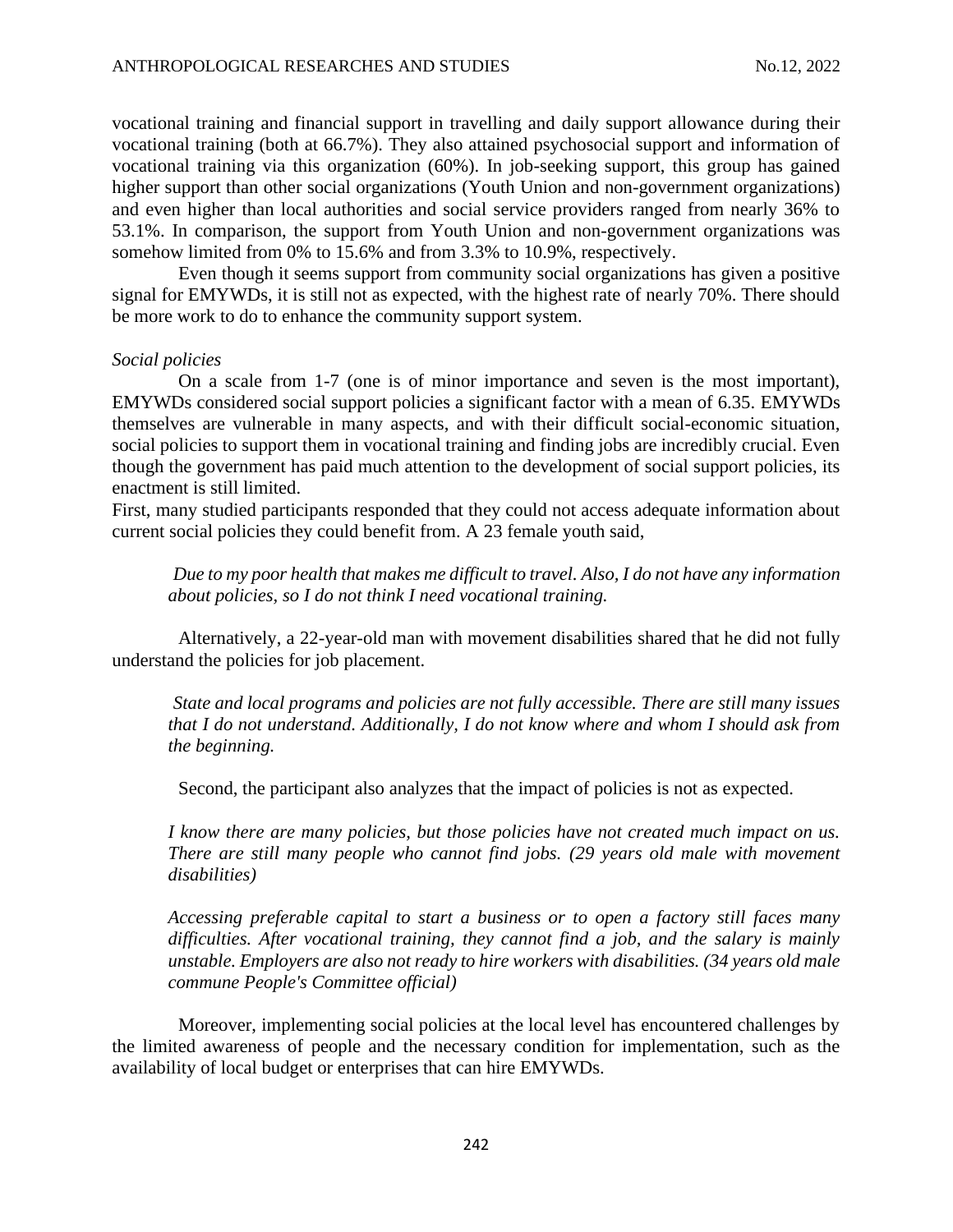#### **Discussions**

Facing similarly disadvantaged situations as ethnic minority persons with disabilities worldwide, EMYWDs in Vietnam have experienced multi-social challenges that hinder their personal development and often are excluded from many social activities, including vocational training and job placement. Due to their low social-economic situation, their right to access vocational training is limited. The majority of the studied participants responded that they could not afford vocational school either because they could not access governmental and local financial support or their own families. Consequently, if they cannot have a vocation, they can hardly find a job.

The study has identified vital social determinants that impacted EMYWDs in both vocational training and job seeking. First, it is the personal psychosocial difficulties that decrease the EMYWDs motivation. This is added by the family and community low awareness about their potential as well as stigmas about their disabilities. This should be addressed by promoting social work services in public education and counselling. Second, families' support within their economic situation is the limitation of families' support even though families play an essential role in helping EMYWDs. This is related to social policies that should be taken into account policies that support the families' livelihood and sustainable development. Third, community authorities and service providers should fully function in carrying out local support programs for EMYWDs.

Interestingly, only community association for persons with disabilities has positively influenced EMYWDs compared to other local organizations. For EMYWDs, these supports are valuable in helping them attain vocational training and job placement. Hence, the local government needs to consider a better strategy in promoting their involvement. Lastly, it is necessary to enhance the implementation of social policies at the local level so that EMYWDs can be easily accessible to what they can benefit from.

### **Conclusions**

EMYWDs have been facing multi-social determents and suffering from different challenges in the process of social, cultural, political, and economic integration worldwide. This study advocates for a holistic and ecosystem model of supporting EMYWDs, starting from providing social work services to enhance their capacity, address their self-esteem and encourage the family's involvement. It then suggests establishing accessible social support services, such as general education, health care and rehabilitation, information, etc. It is essential to provide comprehensive social policies and programs, particularly vocational training and job placement. EMYWDs need to be provided with a barrier-free environment to reach full development and contribute to society by the involvement of different stakeholders. This ensures their wellbeing, successful social integration and achievable personal fulfilment.

### **Acknowledgements:**

This research is funded by Vietnam National University, Hanoi (VNU) under project QG 19.26.

A summary of this paper was presented at an online international conference: Individual, family, society - contemporary challenges, fourth edition, 6 to October 7 2021, Bucharest, Romania and published in the journal Studii şi Cercetări de Anthropologie, No. 7/2021.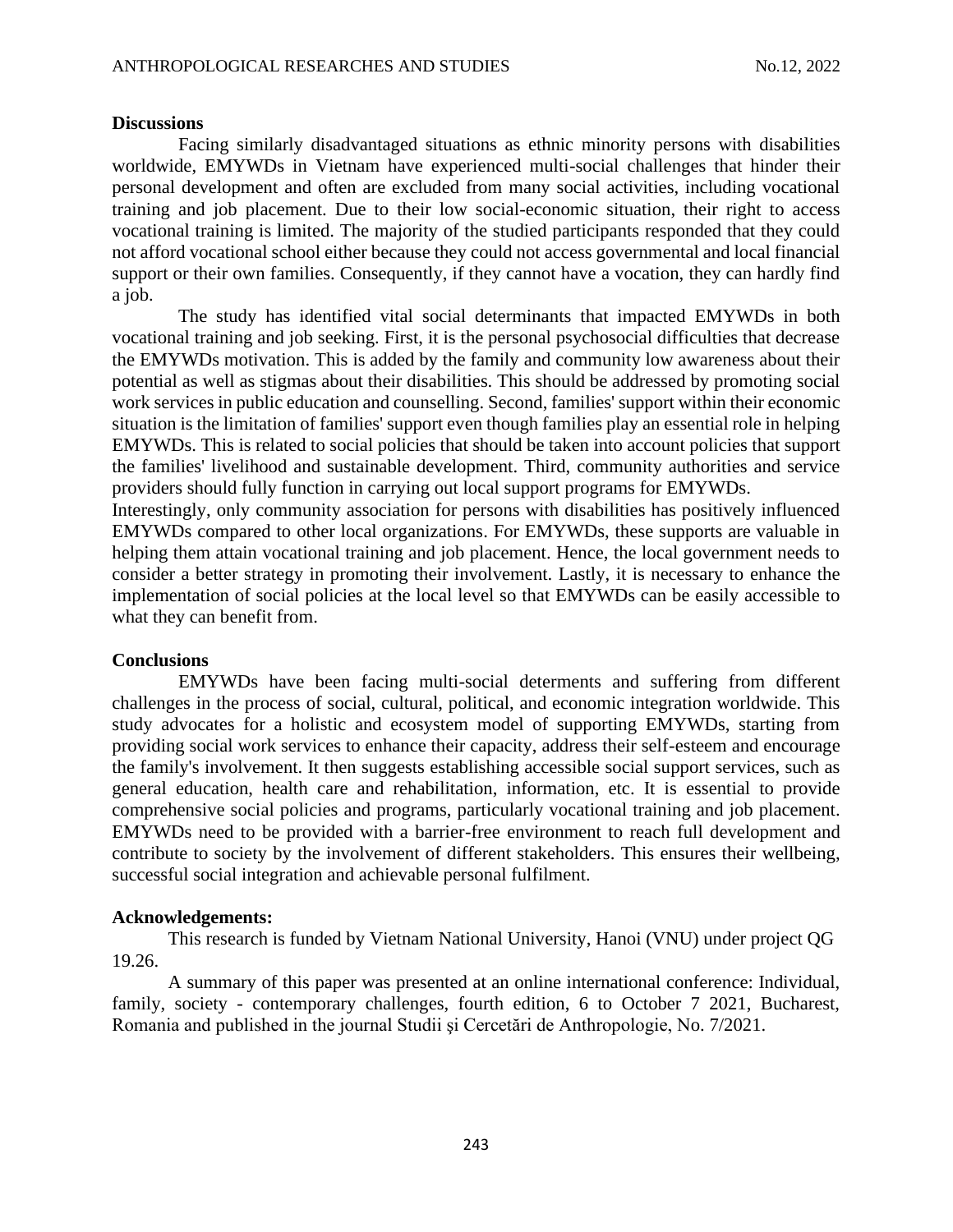# **References**

- 1. Crawford, C. (2012). Youth with disabilities in transition from school to work or postsecondary education and training: A review of the literature in the United States and the United Kingdom. Toronto: Institute for Research and Development on Inclusion and Society. Retrieved March 12, 2021 from [https://irisinstitute.files.wordpress.com/2012/01/youth\\_in\\_transition\\_iris\\_cr.pdf](https://irisinstitute.files.wordpress.com/2012/01/youth_in_transition_iris_cr.pdf)
- 2. Huỳnh, T. (2017). Đào tạo nghề và tạo việc làm cho người khuyết tật: Cần phù hợp với thực tế [Vocational training for persons with disabilities: Need to meet the reality]. Quảng Ngãi Newspaper, Việt Nam. Retrieved January 9, 2021 from http://baoquangngai.vn/channel/2027/201705/dao-tao-nghe-va-tao-viec-lam-cho-nguoikhuyet-tat-can-phu-hop-voi-thuc-te-2811179/
- 3. Nguyễn. B. N., Đặng, Đ. Q., Nguyễn, V. H., Chử, T. L., & Nguyễn, V. L. (2012). Đề tài Đánh giá thực trạng khả năng và cơ hội tiếp cận dịch vụ xã hội của nhóm người nghèo, đối tượng dễ bị tổn thương, đặc biệt là tại các vùng sâu, vùng xa, vùng dân tộc thiểu số [Project on assessing the ability and opportunity to access social services of the poor and vulnerable groups, especially in remote, isolated and ethnic minority areas]. Hanoi, Vietnam: Bô Lao đông, Thương binh và Xã hội.
- 4. Padgett, D. (1998). Qualitative methods in social work research: Challenges and rewards. Thousand Oaks, CA: SAGE.
- 5. Palmer, M., Groce, N., Mont, D., Nguyen, H. O., & Mitra, S. (2015). The Economic Lives of People with Disabilities in Vietnam. Plus One, 10(7):e0133623. DOI: 10.1371/journal.pone.0133623
- 6. Pandey, S., & Agarwal, S. (2013). Transition to adulthood for youth with disability: Issues for the disabled child and family. IOSR Journal Of Humanities And Social Science 17(3), 41-45. Retrieved July 12, 2021 from [http://www.iosrjournals.org/iosr-jhss/papers/Vol17](http://www.iosrjournals.org/iosr-jhss/papers/Vol17-issue3/I01734145.pdf?id=8371) [issue3/I01734145.pdf?id=8371](http://www.iosrjournals.org/iosr-jhss/papers/Vol17-issue3/I01734145.pdf?id=8371)
- 7. Patton, M. Q. (2002). Qualitative research and evaluation methods. Thousand Oaks, CA: SAGE.
- 8. \*\*\*Central Population and Housing Census Steering Committee. (2020). Results the Vietnam Population and Housing census of 00:00 hours on April 1 2019. Hanoi: Statistical Publishing House. Retrieved March 9, 2021 from https://www.gso.gov.vn/en/data-andstatistics/2019/10/preliminary-result-of-vietnam-population-and-housing-census-2019/
- 9. \*\*\*General Statistics Office. (2010). "Báo cáo kết quả nghiên cứu quốc gia về bạo lực gia đình năm 2006 [Report on the findings of national research on domestic violence 2006]." Hà Nội, Việt Nam: Tổng cục Thống kê Việt Nam [General Statistics Office]. Retrieved March 9, 2021 from https://www.gso.gov.vn/wp-content/uploads/2020/10/01.bcaotomtat\_29112010.pdf
- 10. \*\*\*General Statistics Office. (2018). National survey on people with disabilities 2016. Hanoi: Statistical Publishing House. Retrieved July 12, 2021 from [https://www.gso.gov.vn/en/data](https://www.gso.gov.vn/en/data-and-statistics/2019/03/vietnam-national-survey-on-people-with-disabilities-2016/)[and-statistics/2019/03/vietnam-national-survey-on-people-with-disabilities-2016/](https://www.gso.gov.vn/en/data-and-statistics/2019/03/vietnam-national-survey-on-people-with-disabilities-2016/)
- 11. \*\*\*General Statistics Office. (2020). Press conference to announce the labour and employment quarter 3 and 9 months of the year 2020. edited by Vietnam General Statistics Office. Hanoi: Vietnam General Statistics Office. Retrieved March 9, 2021 from https://www.gso.gov.vn/dulieu-va-so-lieu-thong-ke/2020/10/thong-cao-bao-chi-tinh-hinh-lao-dong-viec-lam-quy-iii-va-9-thang-nam-2020/
- 12. \*\*\*International Labour Organization. (2019). Viet Nam to ratify ILO Convention on employment for workers with disabilities: The country continues to align its legal framework